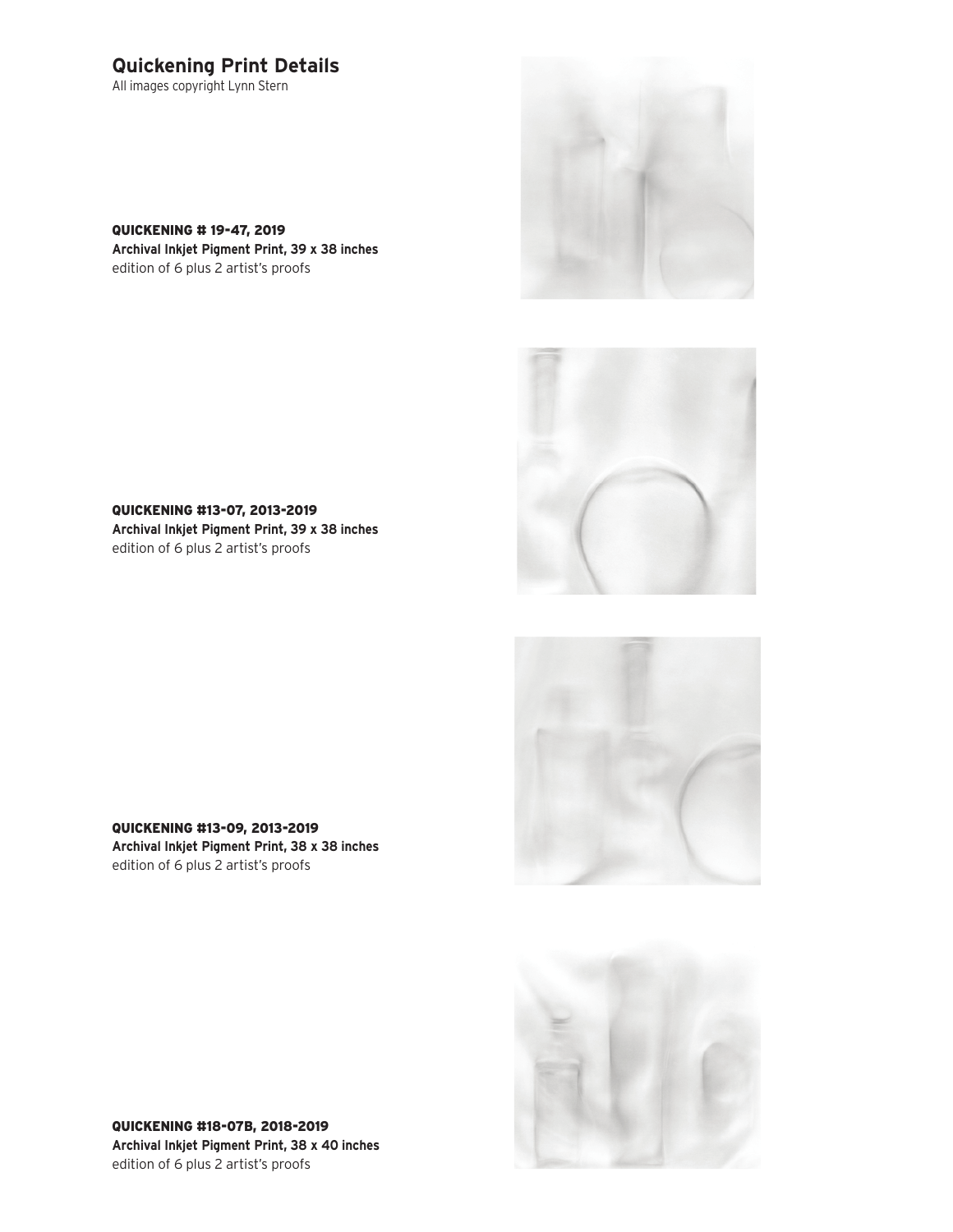

QUICKENING #19-45A, 2019 **Archival Injet Pigment Print, 38 x 47 inches** edition of 6 plus 2 artist's proofs



QUICKENING # 19-46, 2019 **Archival Inkjet Pigment Print, 38 x 39 inches** edition of 6 plus 2 artist's proofs





GQUICKENING #19-39A, 2019 **Archival Inkjet Pigment Print, 38 x 45 inches** edition of 6 plus 2 artist's proofs

QUICKENING #19-42A, 2019 **Archival Inkjet Pigment Print, 38 x 46 inches** edition of 6 plus 2 artist's proofs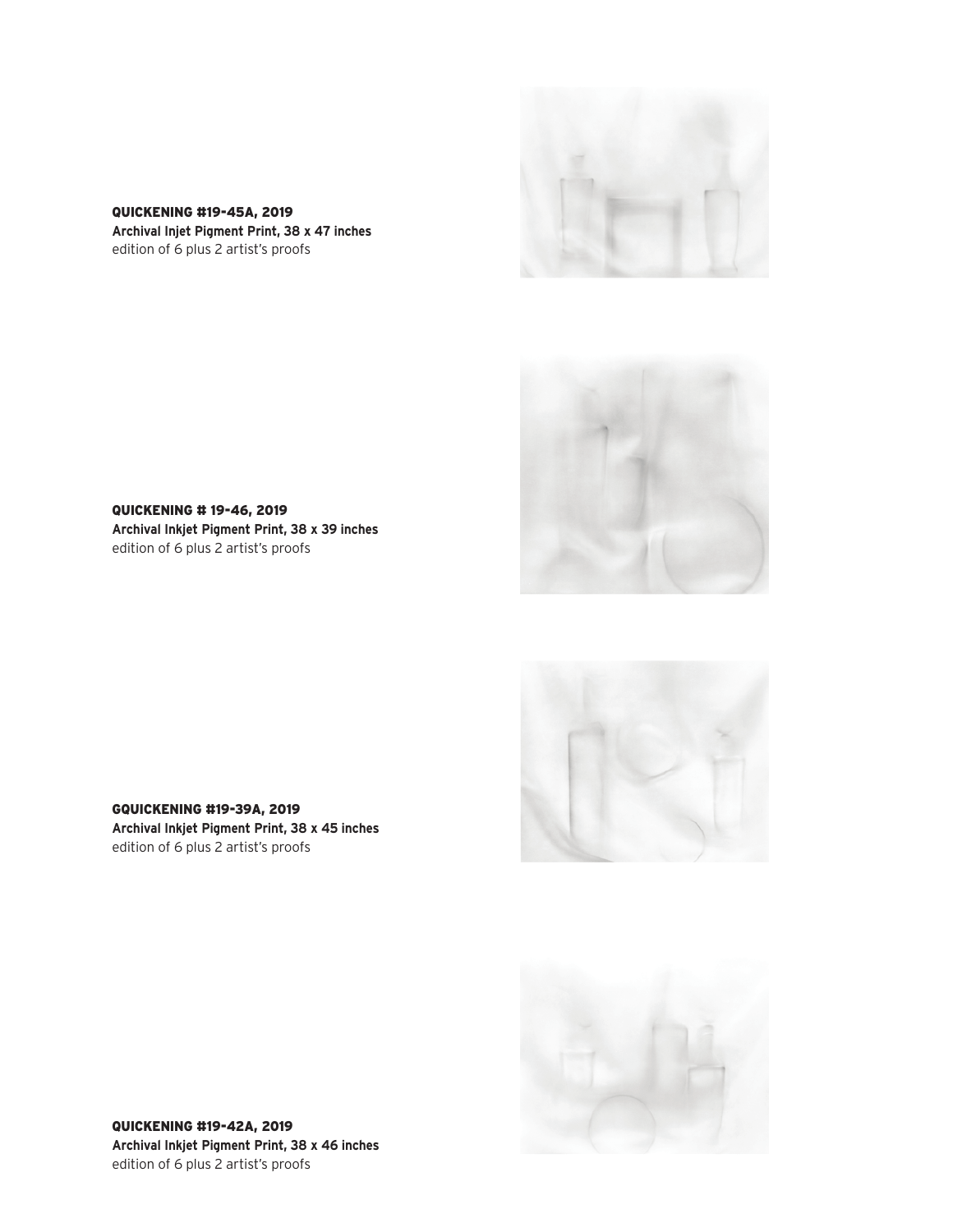





QUICKENING #19-35A, 2019 **Archival Inkjet Pigment Print, 48 x 38 inches** edition of 6 plus 2 artist's proofs





QUICKENING #19-51A, 2019 **Archival Inkjet Pigment Print, 38 x 45 inches** edition of 6 plus 2 artist's proofs

QUICKENING #19-36A, 2019 **Archival Inkjet Pigment Print, 43.5 x 38 inches** edition of 6 plus 2 artist's proofs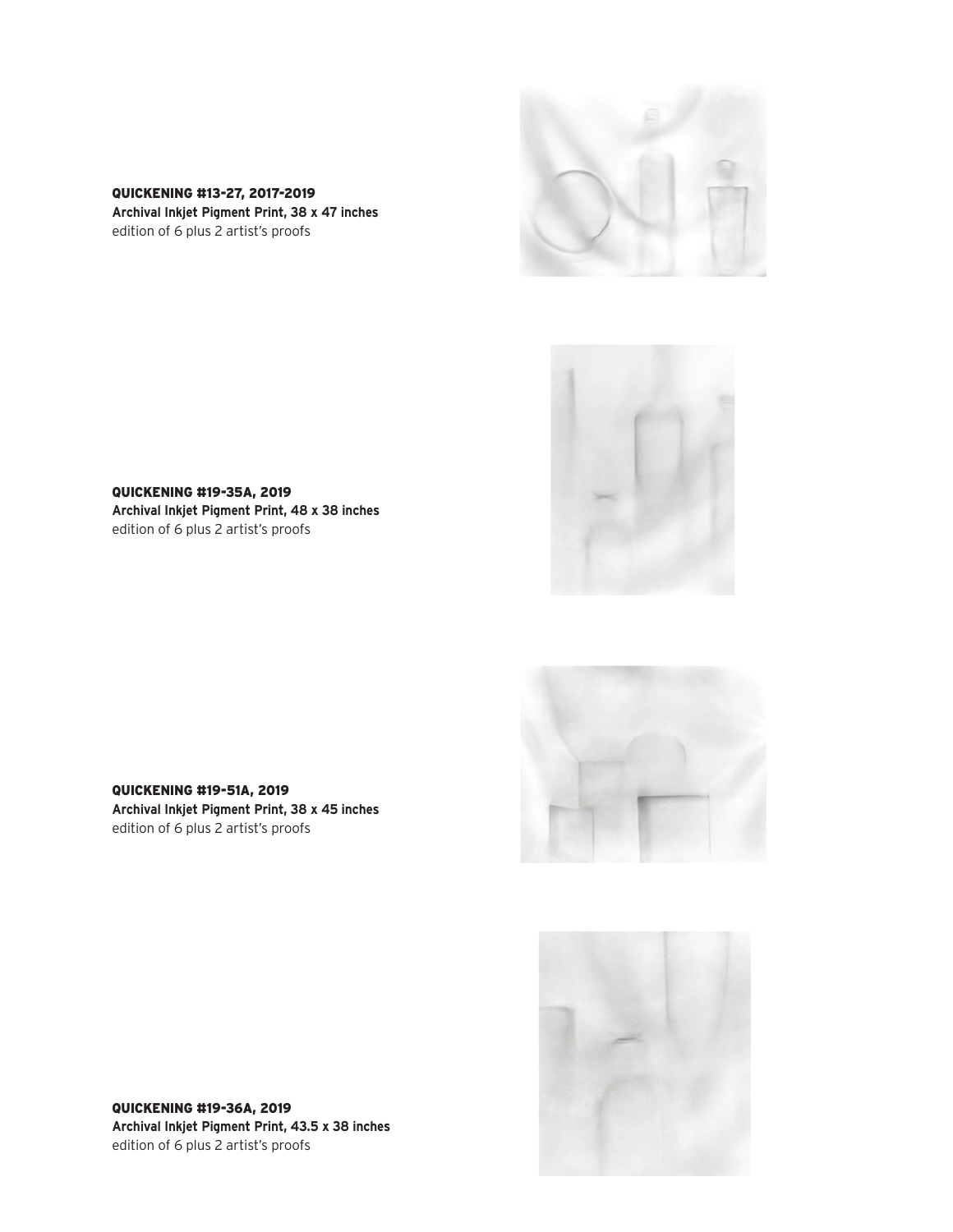





QUICKENING #17-02, 2017-2019 **archival inkjet pigment print, 38 x 41 inches** edition of 6 plus 2 artist's proofs





QUICKENING #19-44A, 2019 **Archival Inkjet Pigment Print, 38 x 40 inches** edition of 6 plus 2 artist's proofs

QUICKENING #17-05, 2017-2019 **Archival Inkjet Pigment Print, 40 x 38 inches** edition of 6 plus 2 artist's proofs